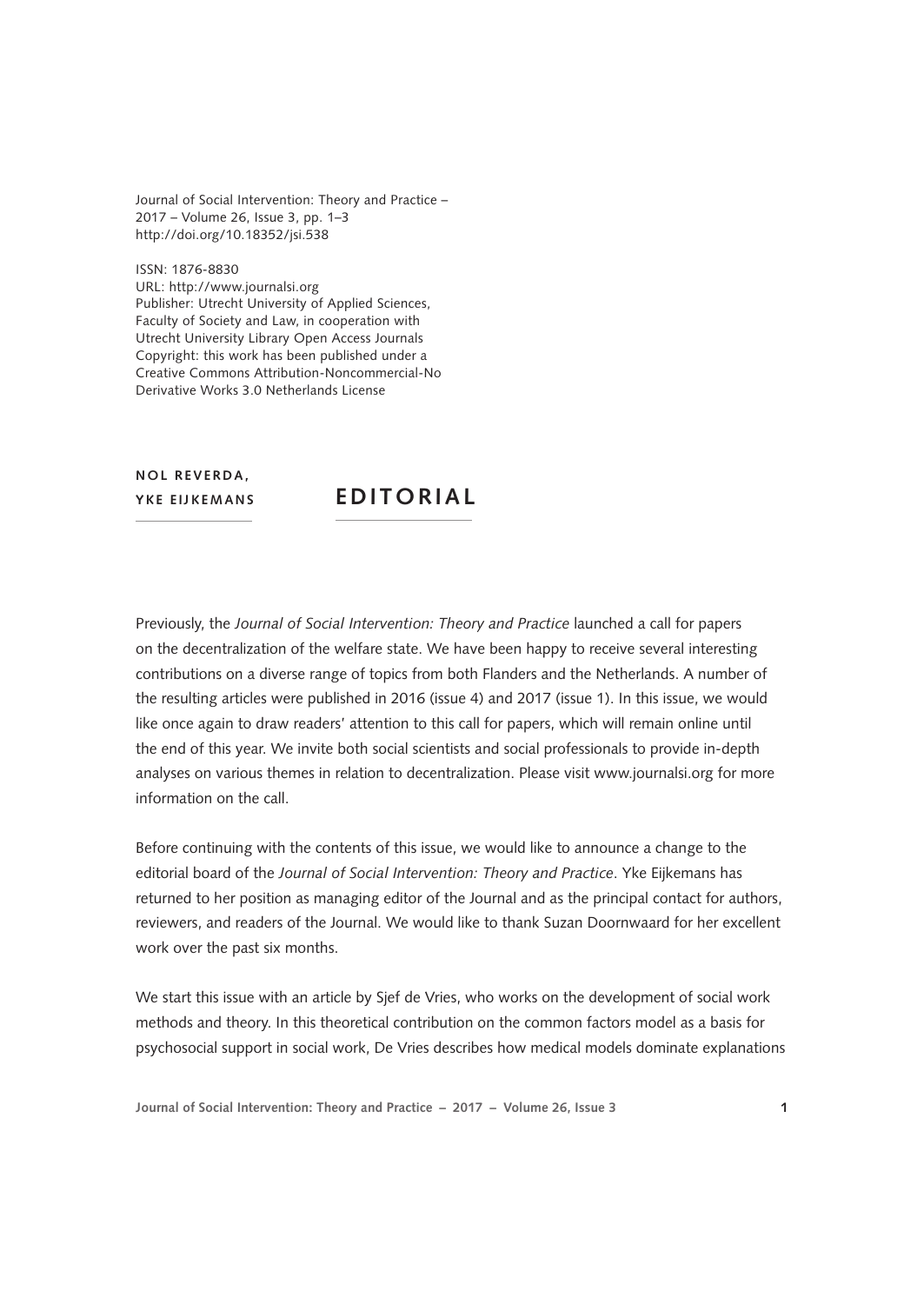## **EDITORIAL**

of what works in psychosocial support, even though the social-work perspective of this theme remains understudied. The medical model often forms the basis for the development of methods in social work. However, this vision is hard to combine with the non-specific, generalistic, way of working in social work practice, and its context-specific approach to problem-solving and the goal of empowerment. De Vries outlines how "common factors" are seen as an alternative explanation for what works. Since these factors are grounded in scientific research and correlate with the effects of care, they are described as the scientific foundation of psychosocial support in the social work context.

The second contribution is by Michael Kolen, a PhD candidate at the University of Humanistic Studies in Utrecht and councillor on care ethics/mental care taker at *Stichting Prisma*, Frans Vosman, Professor in care ethics at the University for Humanistic Studies in Utrecht, Guus Timmerman, a scientific staff member on presence and care at *Stichting Presentie*, and Andries Baart, emeritus Professor of Presence and Care at the University for Humanistic Studies in Utrecht. Previously, the authors published on everyday contact as a source of knowledge for healthcare organizations in transition (2016/4). In this issue, they report on a study on daily contact between care professionals and youngsters with a mild intellectual disability (MID). They describe day-today practice and the caretakers' moral orientations as part of this, and they show how this practice involves many "institutionally desired outcomes", on the one hand, but at the same time many unexpected opportunities for gaining insight into what constitutes good MID care. In their day-today contact, the youngsters and their caretakers seem to create spaces for discovering what works and what needs to be done by them both in order to achieve good care. The article describes these findings and the opportunities that they create, which do not yet seem to be recognized in contemporary ethics of care.

This issue concludes with our regular Book Review and Innovations in Social Practice and Education sections. In the Book Review section, Fuusje de Graaff discusses the dissertation of Mariël Kanne, entitled *Co-creatie van goede zorg. Ethische vragen, moreel beraad en normatieve professionalisering in de zorg en het sociaal werk* (Co-creation of good care. Ethical questions, moral case deliberation and normative professionalization in healthcare and social work). In addition, Ed de Jonge discusses *Visie en vakbekwaamheid maken het verschil: over professionele besluitvorming in het sociaal werk* (Vision and professional competence make the difference: professional decision-making in social work) by Marcel Spierts, Mariël van Pelt, Evert van Rest and Sanneke Verweij and Ton Notten discusses *Het geluk van Limburg* (Limburg's fortune) by Marcia Luyten.